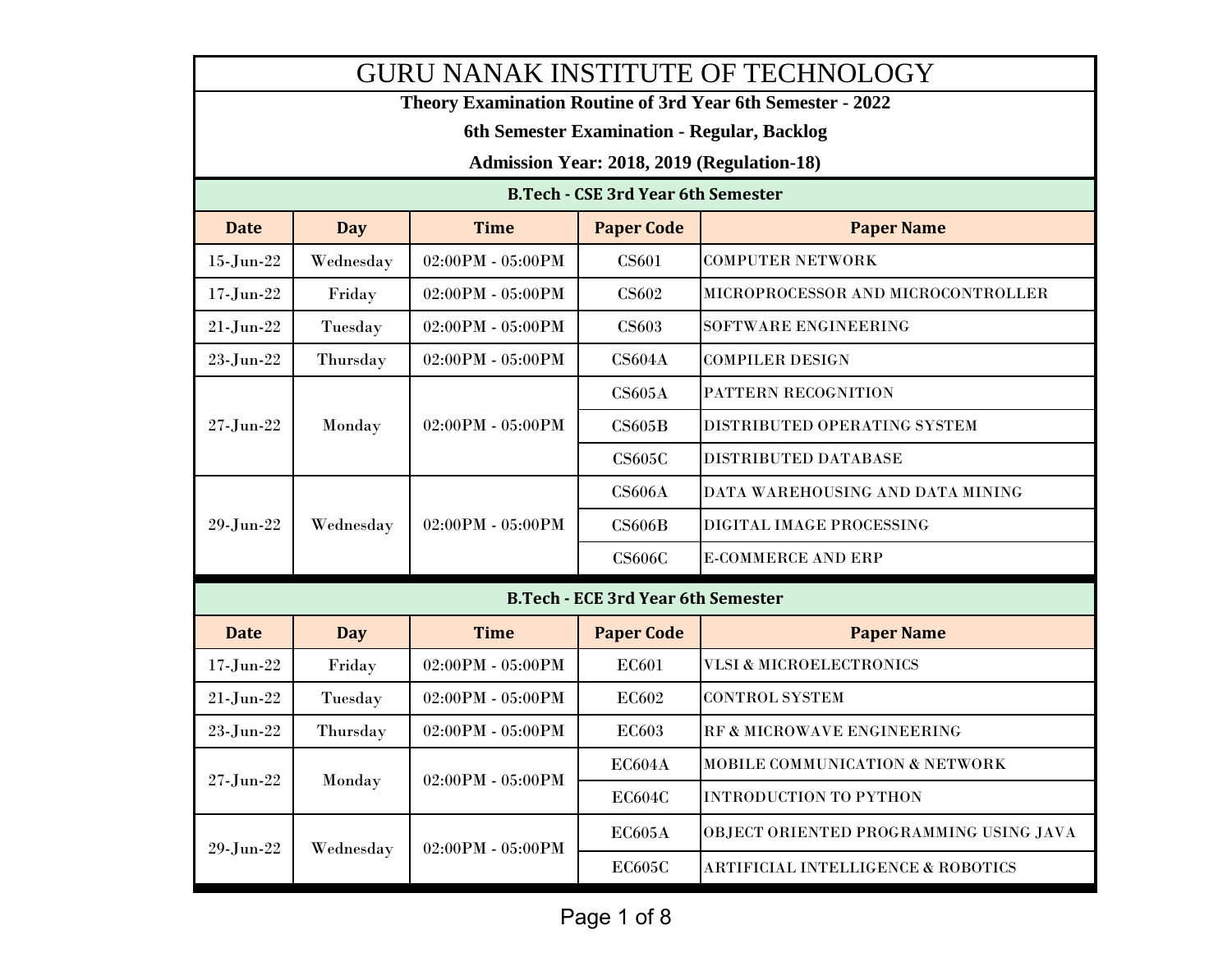|                                             | Theory Examination Routine of 3rd Year 6th Semester - 2022          |                     |                                            |                                    |  |  |  |
|---------------------------------------------|---------------------------------------------------------------------|---------------------|--------------------------------------------|------------------------------------|--|--|--|
| 6th Semester Examination - Regular, Backlog |                                                                     |                     |                                            |                                    |  |  |  |
| Admission Year: 2018, 2019 (Regulation-18)  |                                                                     |                     |                                            |                                    |  |  |  |
|                                             |                                                                     |                     | <b>B.Tech - EE 3rd Year 6th Semester</b>   |                                    |  |  |  |
| <b>Date</b>                                 | <b>Time</b><br><b>Day</b><br><b>Paper Code</b><br><b>Paper Name</b> |                     |                                            |                                    |  |  |  |
| $17 - Jun-22$                               | Friday                                                              | 02:00PM - 05:00PM   | <b>EE601</b>                               | MICROPROCESSOR AND MICROCONTROLLER |  |  |  |
| $21-Jun-22$                                 | Tuesday                                                             | $02:00PM - 05:00PM$ | <b>EE602</b>                               | <b>POWER SYSTEM-II</b>             |  |  |  |
| $23$ -Jun- $22$                             | Thursday                                                            | 02:00PM - 05:00PM   | <b>EE603</b>                               | CONTROL SYSTEM - II                |  |  |  |
|                                             |                                                                     | 02:00PM - 05:00PM   | <b>EE604A</b>                              | DATA BASE MANAGEMENT SYSTEM        |  |  |  |
| $27 - Jun-22$                               | Monday                                                              |                     | <b>EE604B</b>                              | <b>EMBEDDED SYSTEMS</b>            |  |  |  |
|                                             |                                                                     |                     | <b>EE604C</b>                              | <b>SOFTWARE ENGINEERING</b>        |  |  |  |
|                                             | Wednesday                                                           | $02:00PM - 05:00PM$ | <b>EE605A</b>                              | DIGITAL SIGNAL PROCESSING          |  |  |  |
| 29-Jun-22                                   |                                                                     |                     | <b>EE605B</b>                              | HIGH VOLTAGE ENGINEERING           |  |  |  |
|                                             |                                                                     |                     | <b>EE605C</b>                              | <b>COMPUTER ARCHITECTURE</b>       |  |  |  |
|                                             |                                                                     |                     | <b>B.Tech - AEIE 3rd Year 6th Semester</b> |                                    |  |  |  |
| <b>Date</b>                                 | <b>Day</b>                                                          | <b>Time</b>         | <b>Paper Code</b>                          | <b>Paper Name</b>                  |  |  |  |
| $17 - Jun-22$                               | Friday                                                              | $02:00PM - 05:00PM$ | EI601                                      | PROCESS CONTROL-I                  |  |  |  |
| $21-Jun-22$                                 | Tuesday                                                             | $02:00PM - 05:00PM$ | EI602B                                     | <b>ADVANCE SENSORS</b>             |  |  |  |
| $23$ -Jun- $22$                             | Thursday                                                            | 02:00PM - 05:00PM   | <b>EI603C</b>                              | <b>ARTIFICIAL INTELLIGENCE</b>     |  |  |  |
| $27 - Jun-22$                               | Monday                                                              | $02:00PM - 05:00PM$ | EI604A                                     | <b>POWER ELECTRONICS</b>           |  |  |  |
| 29-Jun-22                                   |                                                                     |                     | <b>EI605A</b>                              | DATA STRUCTURES & ALGORITHMS       |  |  |  |
|                                             | Wednesday                                                           | $02:00PM - 05:00PM$ | EI605B                                     | DATABASE MANAGEMENT SYSTEM         |  |  |  |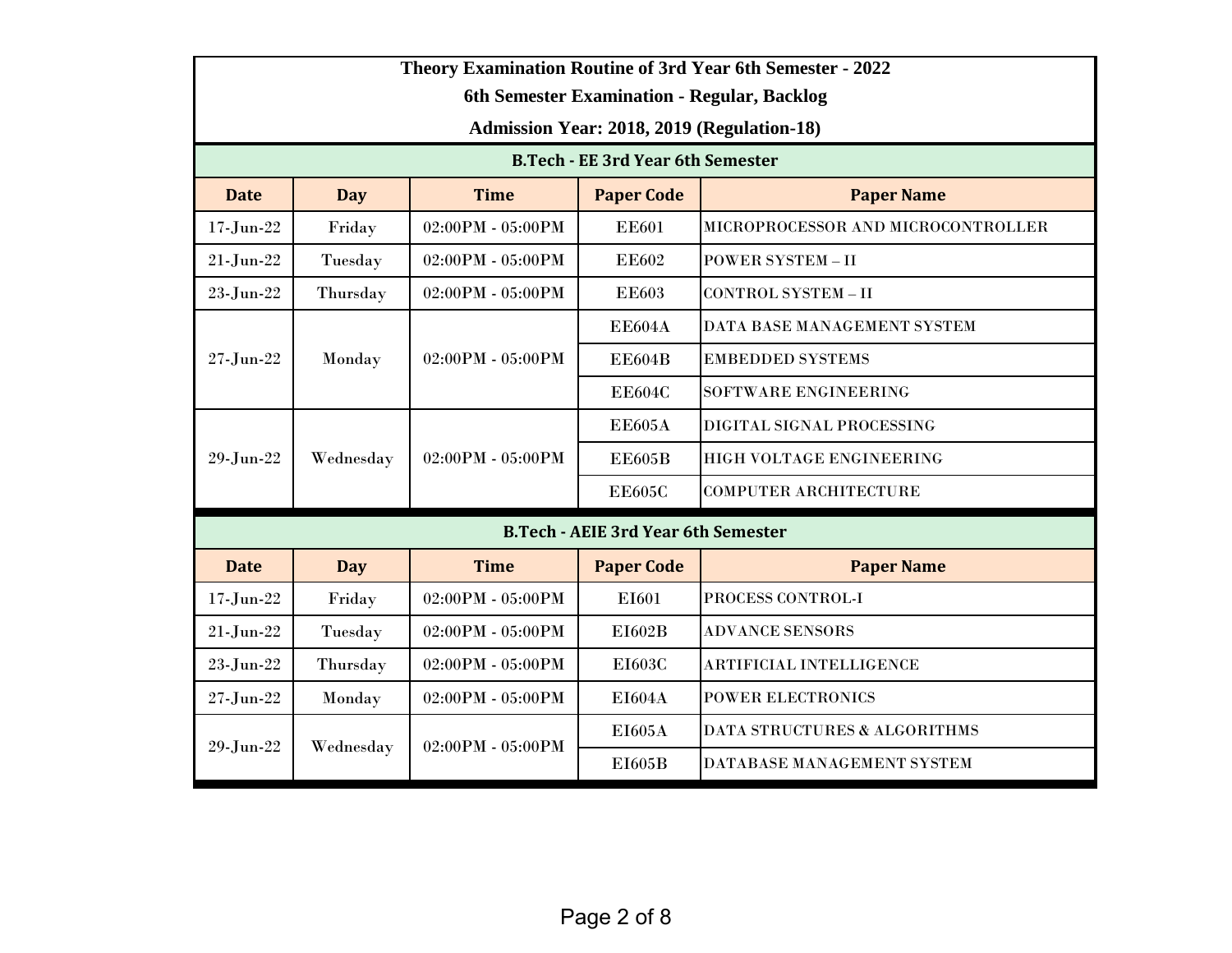|                                                                                                                                                                                                                                                                  | Theory Examination Routine of 3rd Year 6th Semester - 2022 |                     |                                          |                                                                  |  |  |  |  |
|------------------------------------------------------------------------------------------------------------------------------------------------------------------------------------------------------------------------------------------------------------------|------------------------------------------------------------|---------------------|------------------------------------------|------------------------------------------------------------------|--|--|--|--|
|                                                                                                                                                                                                                                                                  | 6th Semester Examination - Regular, Backlog                |                     |                                          |                                                                  |  |  |  |  |
|                                                                                                                                                                                                                                                                  | Admission Year: 2018, 2019 (Regulation-18)                 |                     |                                          |                                                                  |  |  |  |  |
|                                                                                                                                                                                                                                                                  |                                                            |                     | <b>B.Tech - IT 3rd Year 6th Semester</b> |                                                                  |  |  |  |  |
| <b>Paper Code</b><br><b>Time</b><br><b>Date</b><br><b>Day</b><br><b>Paper Name</b>                                                                                                                                                                               |                                                            |                     |                                          |                                                                  |  |  |  |  |
| $17 - Jun-22$                                                                                                                                                                                                                                                    | Friday                                                     | $02:00PM - 05:00PM$ | <b>IT601</b>                             | DATABASE MANAGEMENT SYSTEM                                       |  |  |  |  |
| $21$ -Jun- $22$                                                                                                                                                                                                                                                  | Tuesday                                                    | $02:00PM - 05:00PM$ | <b>IT602</b>                             | WEB TECHNOLOGY                                                   |  |  |  |  |
| $23$ -Jun- $22$                                                                                                                                                                                                                                                  | Thursday                                                   | $02:00PM - 05:00PM$ | <b>IT603</b>                             | <b>COMPUTER NETWORKING</b>                                       |  |  |  |  |
| $27 - Jun-22$                                                                                                                                                                                                                                                    |                                                            | 02:00PM - 05:00PM   | <b>IT604A</b>                            | <b>E-COMMERCE AND ERP</b>                                        |  |  |  |  |
|                                                                                                                                                                                                                                                                  | Monday                                                     |                     | <b>IT604C</b>                            | <b>SOFT COMPUTING</b>                                            |  |  |  |  |
|                                                                                                                                                                                                                                                                  |                                                            |                     | <b>B.Tech - FT 3rd Year 6th Semester</b> |                                                                  |  |  |  |  |
| <b>Date</b>                                                                                                                                                                                                                                                      | <b>Day</b>                                                 | <b>Time</b>         | <b>Paper Code</b>                        | <b>Paper Name</b>                                                |  |  |  |  |
| $17 - Jun-22$                                                                                                                                                                                                                                                    | Friday                                                     | $02:00PM - 05:00PM$ | FT601                                    | FOOD PROCESS TECHNOLOGY - III (MILK AND<br><b>MILK PRODUCTS)</b> |  |  |  |  |
| $21$ -Jun- $22$                                                                                                                                                                                                                                                  | Tuesday                                                    | 02:00PM - 05:00PM   | FT602                                    | FOOD PROCESS TECHNOLOGY - IV (EDIBLE FATS<br>AND OILS)           |  |  |  |  |
| $23$ -Jun- $22$                                                                                                                                                                                                                                                  | Thursday                                                   | 02:00PM - 05:00PM   | FT603                                    | BAKERY, CONFECTIONARY AND EXTRUDED<br><b>FOODS</b>               |  |  |  |  |
| $27 - Jun-22$                                                                                                                                                                                                                                                    | Monday                                                     | 02:00PM - 05:00PM   | <b>FT604B</b>                            | ENVIRONMENTAL BIOTECHNOLOGY                                      |  |  |  |  |
| $29$ -Jun- $22$                                                                                                                                                                                                                                                  | Wednesday                                                  | $02:00PM - 05:00PM$ | <b>FT605A</b>                            | DATA STRUCTURE AND ALGORITHM                                     |  |  |  |  |
| <b>Property of the Contract of the Contract of the Contract of the Contract of the Contract of the Contract of the Contract of the Contract of The Contract of The Contract of The Contract of The Contract of The Contract of T</b><br>$\overline{\phantom{a}}$ |                                                            |                     |                                          |                                                                  |  |  |  |  |

Dr. Arun Kumar Mondal

Controller of Examination, GNIT

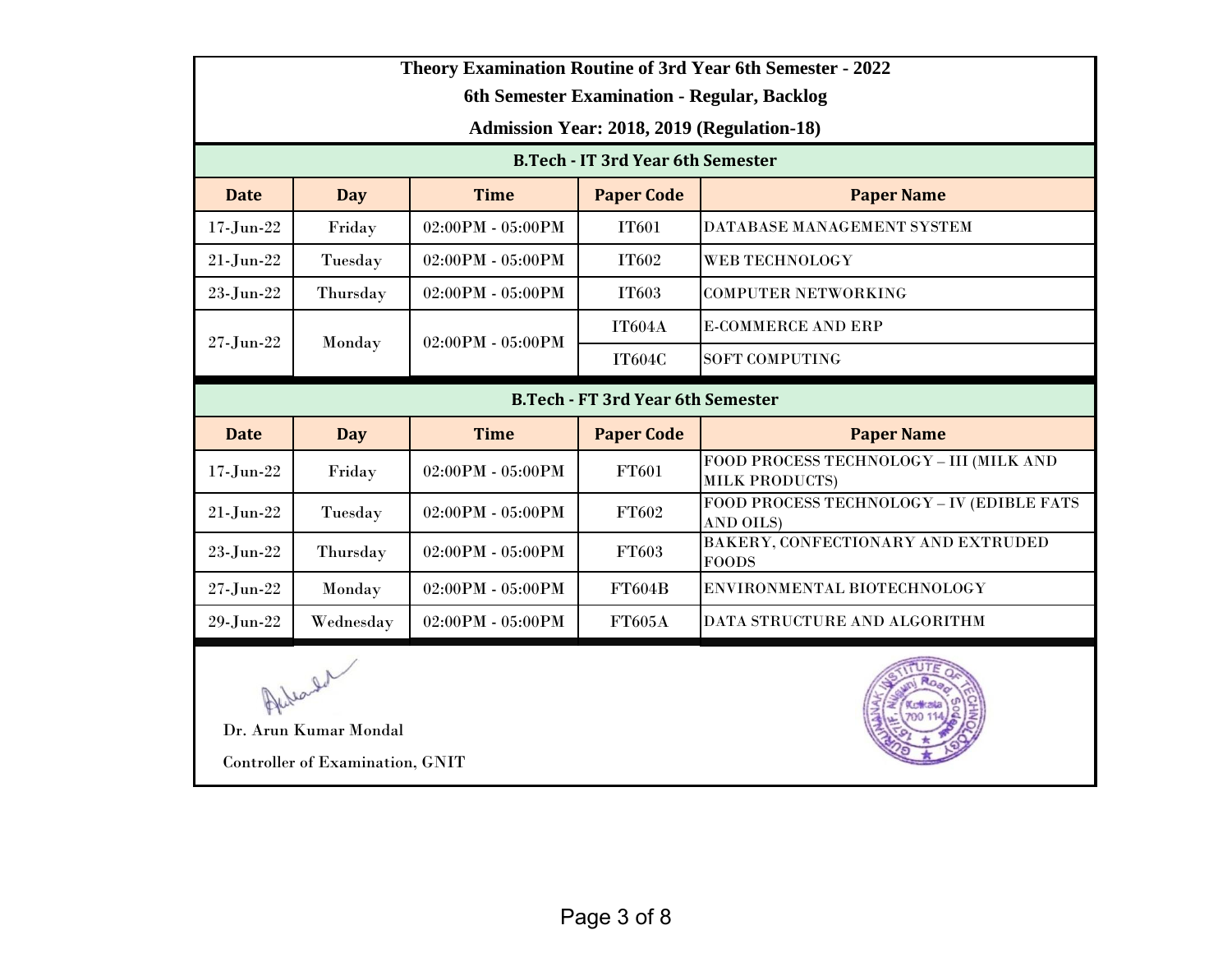| <b>GURU NANAK INSTITUTE OF TECHNOLOGY</b>                  |                                                                     |                     |                   |                                           |  |  |  |  |
|------------------------------------------------------------|---------------------------------------------------------------------|---------------------|-------------------|-------------------------------------------|--|--|--|--|
| Theory Examination Routine of 2nd Year 4th Semester - 2021 |                                                                     |                     |                   |                                           |  |  |  |  |
|                                                            | 4th Semester Examination - Regular +Supple                          |                     |                   |                                           |  |  |  |  |
|                                                            | <b>Admission Year: 2020, 2019, 2018 (Regulation-18)</b>             |                     |                   |                                           |  |  |  |  |
|                                                            |                                                                     |                     |                   | <b>B.Tech - CSE 2nd Year 4th Semester</b> |  |  |  |  |
| <b>Date</b>                                                | <b>Time</b><br><b>Paper Code</b><br><b>Day</b><br><b>Paper Name</b> |                     |                   |                                           |  |  |  |  |
| $16$ -Jun-22                                               | Thursday                                                            | 10:00AM - 01:00PM   | M(CSE)401         | NUMERICAL METHODS AND STATISTICS          |  |  |  |  |
| $20$ -Jun- $22$                                            | Monday                                                              | 10:00AM - 01:00PM   | <b>CS401</b>      | <b>COMPUTER ARCHITECTURE</b>              |  |  |  |  |
| $22$ -Jun- $22$                                            | Wednesday                                                           | 10:00AM - 01:00PM   | CS402             | <b>DESIGN AND ANALYSIS OF ALGORITHMS</b>  |  |  |  |  |
| $24$ -Jun- $22$                                            | Friday                                                              | 10:00AM - 01:00PM   | <b>CS403</b>      | FORMAL LANGUAGE AND AUTOMATA THEORY       |  |  |  |  |
| $28$ -Jun- $22$                                            | Tuesday                                                             | $10:00AM - 01:00PM$ | HU402             | <b>ECONOMICS FOR ENGINEERS</b>            |  |  |  |  |
|                                                            | <b>B.Tech - ECE 2nd Year 4th Semester</b>                           |                     |                   |                                           |  |  |  |  |
| <b>Date</b>                                                | <b>Day</b>                                                          | <b>Time</b>         | <b>Paper Code</b> | <b>Paper Name</b>                         |  |  |  |  |
| $16$ -Jun-22                                               | Thursday                                                            | 10:00AM - 01:00PM   | PH(ECE)401        | PHYSICS II                                |  |  |  |  |
| $20$ -Jun- $22$                                            | Monday                                                              | 10:00AM - 01:00PM   | EC401             | <b>SIGNALS &amp; SYSTEMS</b>              |  |  |  |  |
| $22$ -Jun- $22$                                            | Wednesday                                                           | 10:00AM - 01:00PM   | EC402             | <b>ANALOG ELECTRONIC CIRCUITS</b>         |  |  |  |  |
| $24$ -Jun- $22$                                            | Friday                                                              | 10:00AM - 01:00PM   | <b>EC403</b>      | DIGITAL ELECTRONIC CIRCUITS               |  |  |  |  |
| 28-Jun-22                                                  | Tuesday                                                             | $10:00AM - 01:00PM$ | <b>EC404</b>      | <b>ANTENNA &amp; WAVE PROPAGATION</b>     |  |  |  |  |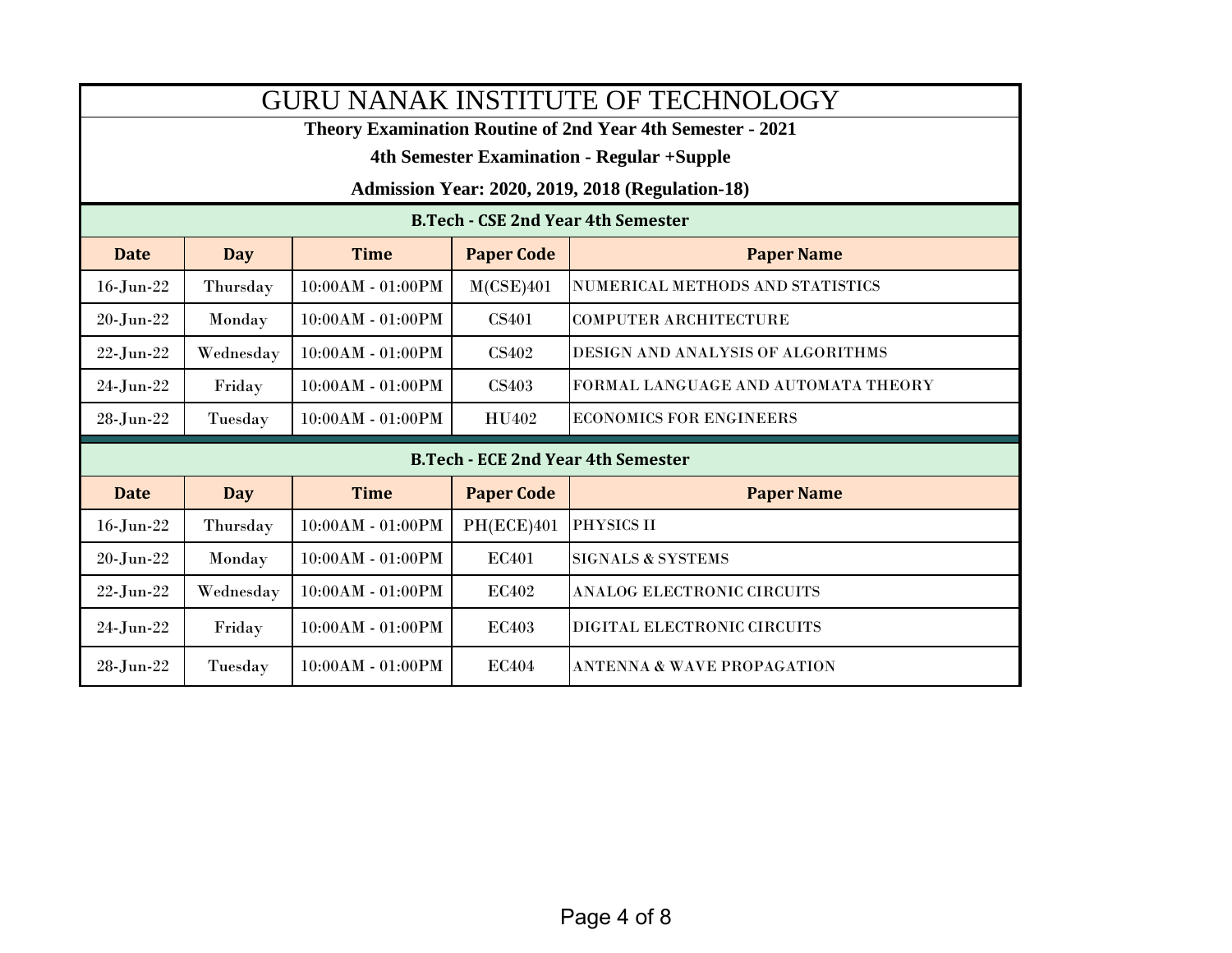| <b>Theory Examination Routine of 2nd Year 4th Semester - 2021</b> |                                                                     |                     |                   |                                              |  |  |  |  |
|-------------------------------------------------------------------|---------------------------------------------------------------------|---------------------|-------------------|----------------------------------------------|--|--|--|--|
| 4th Semester Examination - Regular + Supple                       |                                                                     |                     |                   |                                              |  |  |  |  |
|                                                                   | <b>Admission Year: 2020, 2019, 2018 (Regulation-18)</b>             |                     |                   |                                              |  |  |  |  |
| <b>B.Tech - EE 2nd Year 4th Semester</b>                          |                                                                     |                     |                   |                                              |  |  |  |  |
| <b>Date</b>                                                       | <b>Paper Code</b><br><b>Time</b><br><b>Paper Name</b><br><b>Day</b> |                     |                   |                                              |  |  |  |  |
| $16$ -Jun-22                                                      | Thursday                                                            | $10:00AM - 01:00PM$ | PH401             | PHYSICS II                                   |  |  |  |  |
| $20$ -Jun- $22$                                                   | Monday                                                              | 10:00AM - 01:00PM   | <b>EE401</b>      | ELECTRICAL MACHINES I                        |  |  |  |  |
| $22$ -Jun- $22$                                                   | Wednesday                                                           | 10:00AM - 01:00PM   | <b>EE402</b>      | <b>POWER ELECTRONICS</b>                     |  |  |  |  |
| $24$ -Jun- $22$                                                   | Friday                                                              | 10:00AM - 01:00PM   | <b>EE403</b>      | <b>DIGITAL ELECTRONICS</b>                   |  |  |  |  |
| 28-Jun-22                                                         | Tuesday                                                             | 10:00AM - 01:00PM   | HU401             | <b>VALUES AND ETHICS IN PROFESSION</b>       |  |  |  |  |
| 30-Jun-22                                                         | Thursday                                                            | 10:00AM - 01:00PM   | <b>EE404</b>      | ELECTROMAGNETIC FIELDS                       |  |  |  |  |
|                                                                   |                                                                     |                     |                   | <b>B.Tech - AEIE 2nd Year 4th Semester</b>   |  |  |  |  |
| <b>Date</b>                                                       | <b>Day</b>                                                          | <b>Time</b>         | <b>Paper Code</b> | <b>Paper Name</b>                            |  |  |  |  |
| $16$ -Jun-22                                                      | Thursday                                                            | 10:00AM - 01:00PM   | PH401             | PHYSICS-II                                   |  |  |  |  |
| $20$ -Jun- $22$                                                   | Monday                                                              | $10:00AM - 01:00PM$ | EI401             | <b>SENSORS AND TRANSDUCERS</b>               |  |  |  |  |
| $22$ -Jun- $22$                                                   | Wednesday                                                           | 10:00AM - 01:00PM   | EI402             | MICROPROCESSORS AND MICROCONTROLLERS         |  |  |  |  |
| $24$ -Jun-22                                                      | Friday                                                              | 10:00AM - 01:00PM   | EI403             | DIGITAL SIGNAL PROCESSING                    |  |  |  |  |
| 28-Jun-22                                                         | Tuesday                                                             | 10:00AM - 01:00PM   | EI404             | ELECTROMAGNETIC THEORY AND TRANSMISSION LINE |  |  |  |  |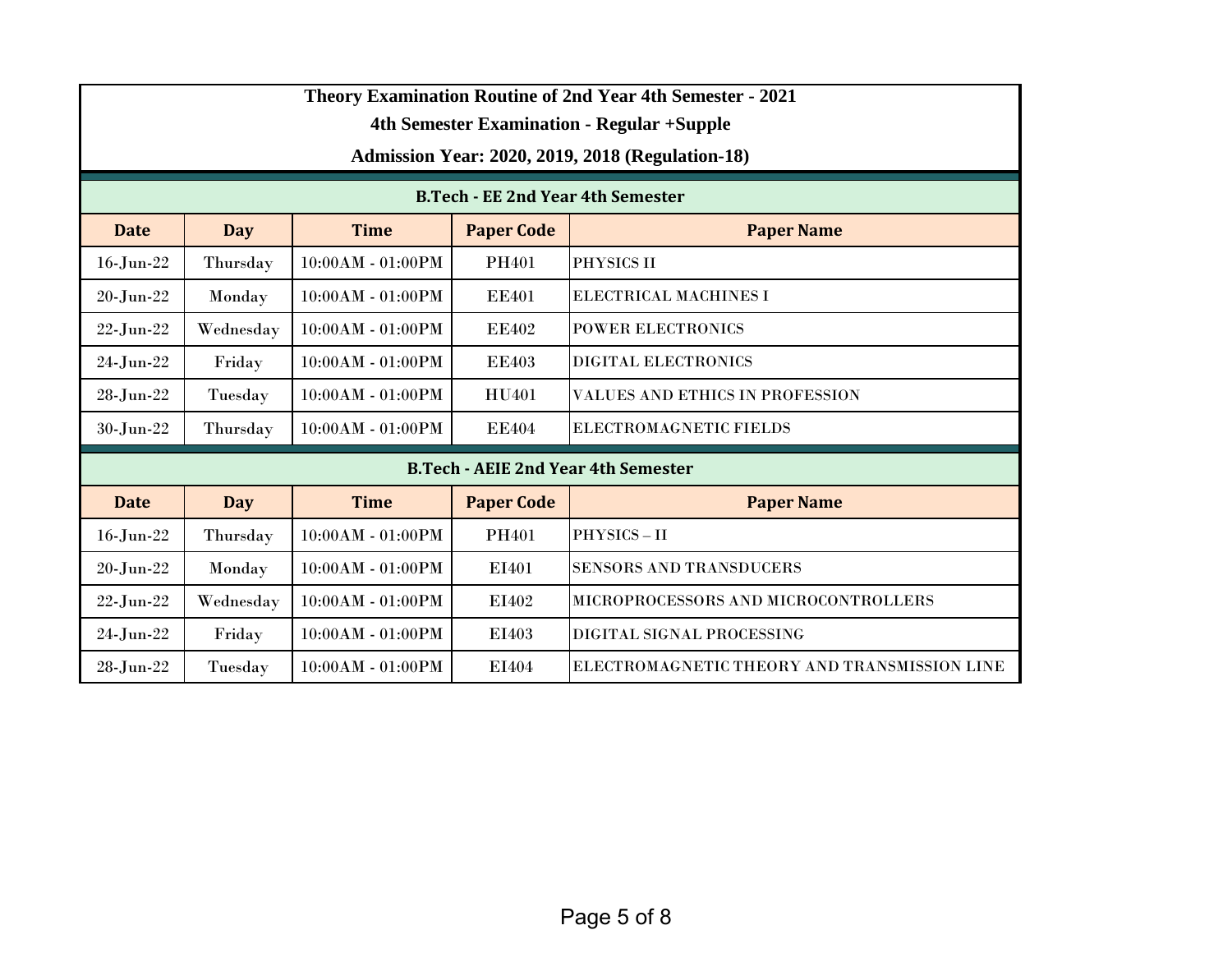| Theory Examination Routine of 2nd Year 4th Semester - 2021<br><b>4th Semester Examination - Regular +Supple</b> |                                                         |                     |                   |                                                      |  |  |  |
|-----------------------------------------------------------------------------------------------------------------|---------------------------------------------------------|---------------------|-------------------|------------------------------------------------------|--|--|--|
|                                                                                                                 | <b>Admission Year: 2020, 2019, 2018 (Regulation-18)</b> |                     |                   |                                                      |  |  |  |
|                                                                                                                 | <b>B.Tech - FT 2nd Year 4th Semester</b>                |                     |                   |                                                      |  |  |  |
| <b>Date</b>                                                                                                     | <b>Day</b>                                              | <b>Time</b>         | <b>Paper Code</b> | <b>Paper Name</b>                                    |  |  |  |
| 16-Jun-22                                                                                                       | Thursday                                                | 10:00AM - 01:00PM   | M(FT)401          | <b>NUMERICAL METHODS</b>                             |  |  |  |
| 20-Jun-22                                                                                                       | Monday                                                  | 10:00AM - 01:00PM   | FT401             | <b>BIOCHEMISTRY &amp; NUTRITION</b>                  |  |  |  |
| $22$ -Jun- $22$                                                                                                 | Wednesday                                               | 10:00AM - 01:00PM   | <b>CH401</b>      | <b>CHEMICAL STOICHIOMETRY</b>                        |  |  |  |
| $24$ -Jun- $22$                                                                                                 | Friday                                                  | 10:00AM - 01:00PM   | FT402             | <b>PRINCIPLES OF FOOD PRESERVATION</b>               |  |  |  |
| $28$ -Jun- $22$                                                                                                 | Tuesday                                                 | $10:00AM - 01:00PM$ | HU401             | <b>VALUES &amp; ETHICS IN PROFESSION</b>             |  |  |  |
| 30-Jun-22                                                                                                       | Thursday                                                | 10:00AM - 01:00PM   | <b>FT403A</b>     | UNIT OPERATION OF CHEMICAL ENGINEERING-1             |  |  |  |
|                                                                                                                 |                                                         |                     |                   | <b>B.Tech - IT 2nd Year 4th Semester</b>             |  |  |  |
| <b>Date</b>                                                                                                     | <b>Day</b>                                              | <b>Time</b>         | <b>Paper Code</b> | <b>Paper Name</b>                                    |  |  |  |
| 16-Jun-22                                                                                                       | Thursday                                                | $10:00AM - 01:00PM$ | <b>IT401</b>      | <b>COMPUTER ORGANIZATION &amp; ARCHITECTURE</b>      |  |  |  |
| 20-Jun-22                                                                                                       | Monday                                                  | 10:00AM - 01:00PM   | <b>IT402</b>      | OBJECT ORIENTED POGRAMMING USING JAVA                |  |  |  |
| $22$ -Jun- $22$                                                                                                 | Wednesday                                               | $10:00AM - 01:00PM$ | <b>IT403</b>      | FORMAL LANGUAGE AND AUTOMATA THEORY                  |  |  |  |
| 24-Jun-22                                                                                                       | Friday                                                  | 10:00AM - 01:00PM   | <b>IT404</b>      | <b>COMMUNICATION ENGINEERING &amp; CODING THEORY</b> |  |  |  |
| $28$ -Jun- $22$                                                                                                 | Tuesday                                                 | $10:00AM - 01:00PM$ | HU401             | <b>VALUES AND ETHICS IN PROFESSION</b>               |  |  |  |
| D. Jeaner                                                                                                       |                                                         |                     |                   |                                                      |  |  |  |

 Dr. Arun Kumar Mondal Controller of Examination, GNIT

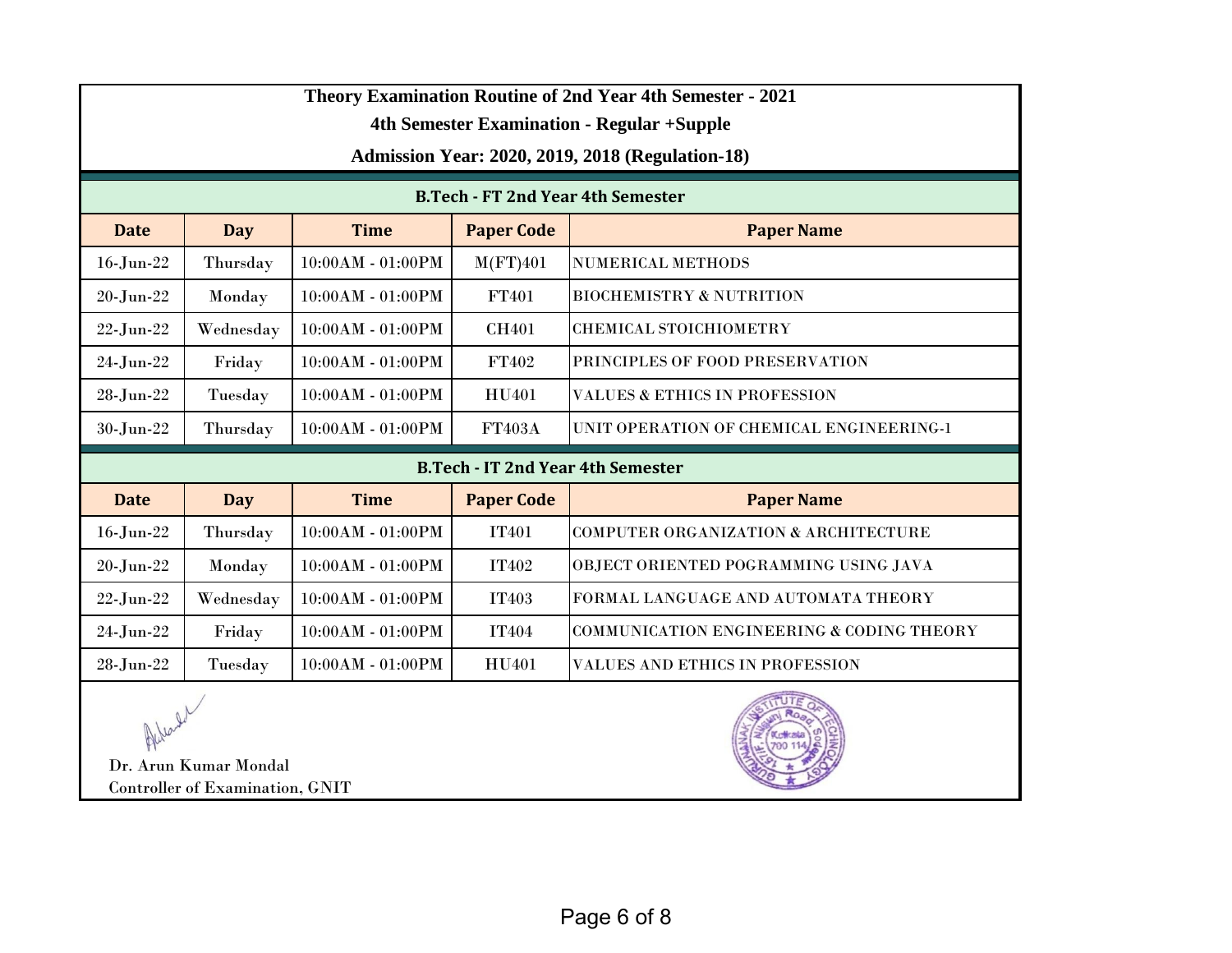| <b>GURU NANAK INSTITUTE OF TECHNOLOGY</b>                                                                                                       |                                                                     |                     |                   |                                                |  |  |  |
|-------------------------------------------------------------------------------------------------------------------------------------------------|---------------------------------------------------------------------|---------------------|-------------------|------------------------------------------------|--|--|--|
| Theory Examination Routine of 1st Year 2nd Semester - 2022<br>2nd Semester Examination - Regular<br><b>Admission Year: 2021 (Regulation-21)</b> |                                                                     |                     |                   |                                                |  |  |  |
|                                                                                                                                                 |                                                                     |                     |                   | B.Tech - CSE, ECSE, FT - 1st Year 2nd Semester |  |  |  |
| <b>Date</b>                                                                                                                                     | <b>Paper Code</b><br><b>Day</b><br><b>Time</b><br><b>Paper Name</b> |                     |                   |                                                |  |  |  |
| $21$ -Jun-22                                                                                                                                    | Tuesday                                                             | $10:00AM - 01:00PM$ | <b>CS201</b>      | PROGRAMMING FOR PROBLEM SOLVING                |  |  |  |
| 23-Jun-22                                                                                                                                       | Thursday                                                            | $10:00AM - 01:00PM$ | CH <sub>201</sub> | <b>CHEMISTRY-I</b>                             |  |  |  |
| $27 - Jun-22$                                                                                                                                   | Monday                                                              | 10:00AM - 01:00PM   | M201              | <b>MATHEMATICS - II</b>                        |  |  |  |
| $29$ -Jun- $22$                                                                                                                                 | Wednesday                                                           | 10:00AM - 01:00PM   | <b>EE201</b>      | <b>BASIC ELECTRICAL ENGINEERING</b>            |  |  |  |
|                                                                                                                                                 | B.Tech - IT, ECE, EE - 1st Year 2nd Semester                        |                     |                   |                                                |  |  |  |
| <b>Date</b>                                                                                                                                     | <b>Time</b><br><b>Paper Code</b><br><b>Day</b><br><b>Paper Name</b> |                     |                   |                                                |  |  |  |
| $21-Jun-22$                                                                                                                                     | Tuesday                                                             | 10:00AM - 01:00PM   | <b>CS201</b>      | PROGRAMMING FOR PROBLEM SOLVING                |  |  |  |
| 23-Jun-22                                                                                                                                       | Thursday                                                            | 10:00AM - 01:00PM   | <b>PH201</b>      | PHYSICS-I                                      |  |  |  |
| $27 - Jun-22$                                                                                                                                   | Monday                                                              | $10:00AM - 01:00PM$ | M201              | <b>MATHEMATICS - II</b>                        |  |  |  |

Alderald

 Dr. Arun Kumar Mondal Controller of Examination, GNIT